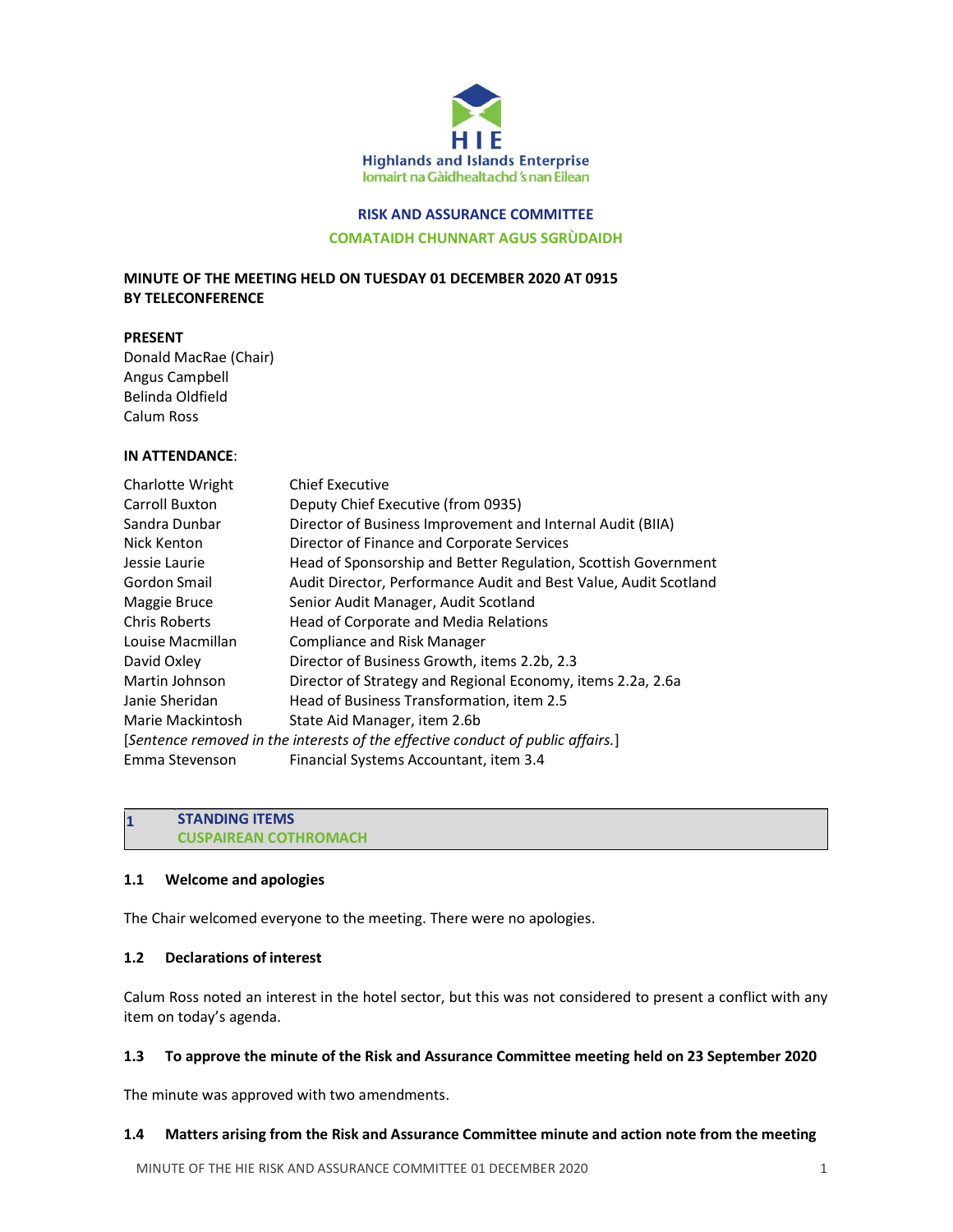### of 23 September 2020

#### 1.4a Signing of HIE annual accounts

With reference to *item 4.3a – Accounts*, the Chief Executive confirmed that she had signed HIE's 2019-20 annual accounts following the last Risk and Assurance Committee.

### 1.4b Data protection

With reference to item 4.1 – Information Systems, the Director of Finance and Corporate Services reported that a framework had been procured to provide data protection advice for HIE, its subsidiaries and the Orkney Research and Innovation Campus. Recruitment was under way for an in-house HIE data protection officer.

### 1.5 Matters arising from the HIE Board meeting held on 27 October 2020

It was agreed that all matters arising from the HIE Board meeting on 27 October 2020 were covered by items on today's agenda.

## 2 CURRENT AND EMERGING ISSUES CÙISEAN LÀITHEIL

#### 2.1 Cairngorm Mountain update

The Director of Business Improvement and Internal Audit (BIIA) presented an update on progress with several complementary workstreams involving Cairngorm Mountain.

Following approval of the full business case by the HIE Board and Scottish Government, contract negotiations for funicular reinstatement works had concluded successfully and a team from Balfour Beatty had mobilised in November. HIE subsidiary Cairngorm Mountain (Scotland) Ltd had lodged its first set of accounts and was now planning for the winter snowsports season that was scheduled to get under way on 19 December. The Cairngorm masterplan was close to being finalised and due to be submitted to the Cairngorms National Park Authority early in the new year.

Legal claims that HIE was pursuing against the previous operator at Cairngorm and its majority shareholder, and against the original contractor / design team for the funicular railway remained ongoing.

Funicular reinstatement works had started well and strong project management arrangements were in place. HIE also recognised the need to ensure regular and effective communications and engagement with a broad range of stakeholders. It was noted that the present operating company would require ongoing support and that operating and governance models would be reviewed. COVID-19 remained a significant risk and government guidance would continue to be monitored and applied at Cairngorm.

The Committee welcomed the update, noting that the masterplan would create a set of strategies to inform future business cases and planning applications, and could play a key role in attracting future investment to Cairngorm and the wider area.

[Sentences removed in the interests of the effective conduct of public affairs, and due to commercial sensitivity.]

The Chair thanked all involved in the Cairngorm team for the progress being achieved.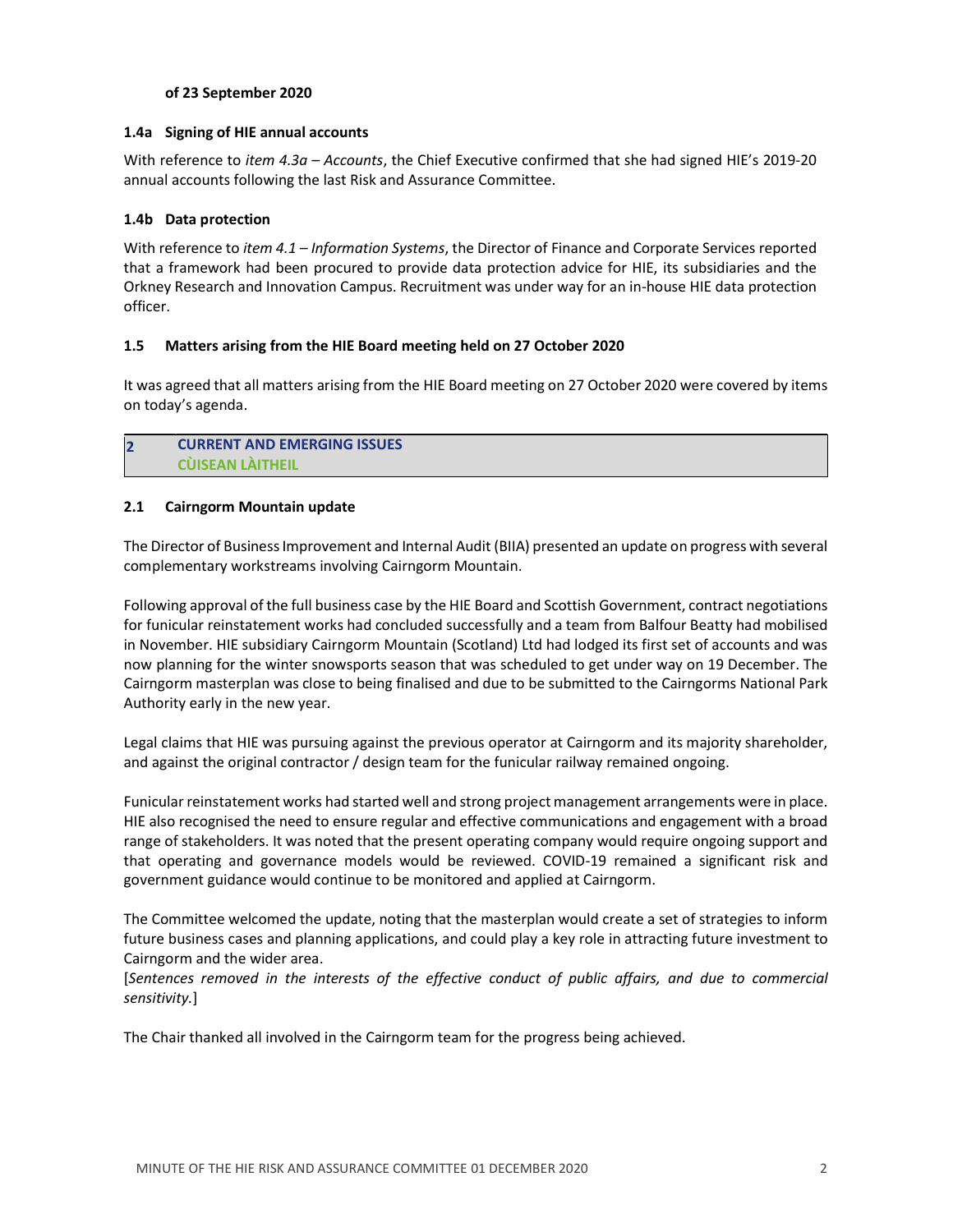### 2.2 Space updates

#### 2.2a Space programme

Martin Johnson joined the meeting.

The Director of Strategy and Regional Economy updated the Committee on progress with HIE's ambitions to generate significant socio-economic benefits for Scotland through the establishment of a new space sector in the region. The update included an overview of vertical launch opportunities being developed on Unst in Shetland and North Uist in the Western Isles, and plans for horizontal launch from Machrihanish in Argyll and Prestwick in Ayrshire. HIE's plans to develop launch capability at Space Hub Sutherland were the subject of a separate paper.

HIE had commissioned RSM and SpaceTec Partners to carry out independent due diligence to inform options and a business case for Space Hub Sutherland, along with wider research to assess the market opportunity and economic impact of the sector as a whole, including other potential spaceports. The market assessment would be shared with the Scottish Spaceport Alliance once completed. Initial findings indicated the potential for launch capability to generate billions of pounds in GVA and thousands of jobs in Scotland over the next 25 years.

It was noted that European competition in the space sector was intensifying, with Norway, Sweden and Portugal each developing launch capability, led by substantial public investment. HIE staff were positively engaged with ministers and senior civil servants in the Scottish and UK Governments to ensure that potential economic benefits can be captured as fully as possible, recognising that achieving sectoral growth will depend on key strategic decisions being taken at national level.

The Committee welcomed the update and endorsed the approach being taken by HIE staff.

### 2.2b Space Hub Sutherland

### David Oxley joined the meeting.

The Director of Business Growth presented an update on the development of Space Hub Sutherland, the planned vertical launch site for satellites at Melness on the A' Mhoine peninsula, highlighting risks associated with the project and actions to mitigate these. The report showed good progress on a number of workstreams, with due diligence by RSM and SpaceTec Partners highlighting the scale of the regional opportunity arising from launch capability.

HIE had made an application to the Scottish Land Court and expected a hearing to take place by spring 2021. In addition, Wildland Ltd had petitioned for a judicial review of the process leading to the Highland Council's decision to award planning approval. This was expected to be considered initially within a similar timescale but the length of time for the legal process to reach a conclusion was unknown. In discussion, it was clarified that the subject of the judicial review was the Highland Council, and that HIE and the Scottish Government were named as interested parties.

[Paragraph removed in the interests of the effective conduct of public affairs.]

[Paragraph removed in the interests of the effective conduct of public affairs.]

[Paragraph removed in the interests of the effective conduct of public affairs.]

[Paragraph removed in the interests of the effective conduct of public affairs.]

[Paragraph removed in the interests of the effective conduct of public affairs.]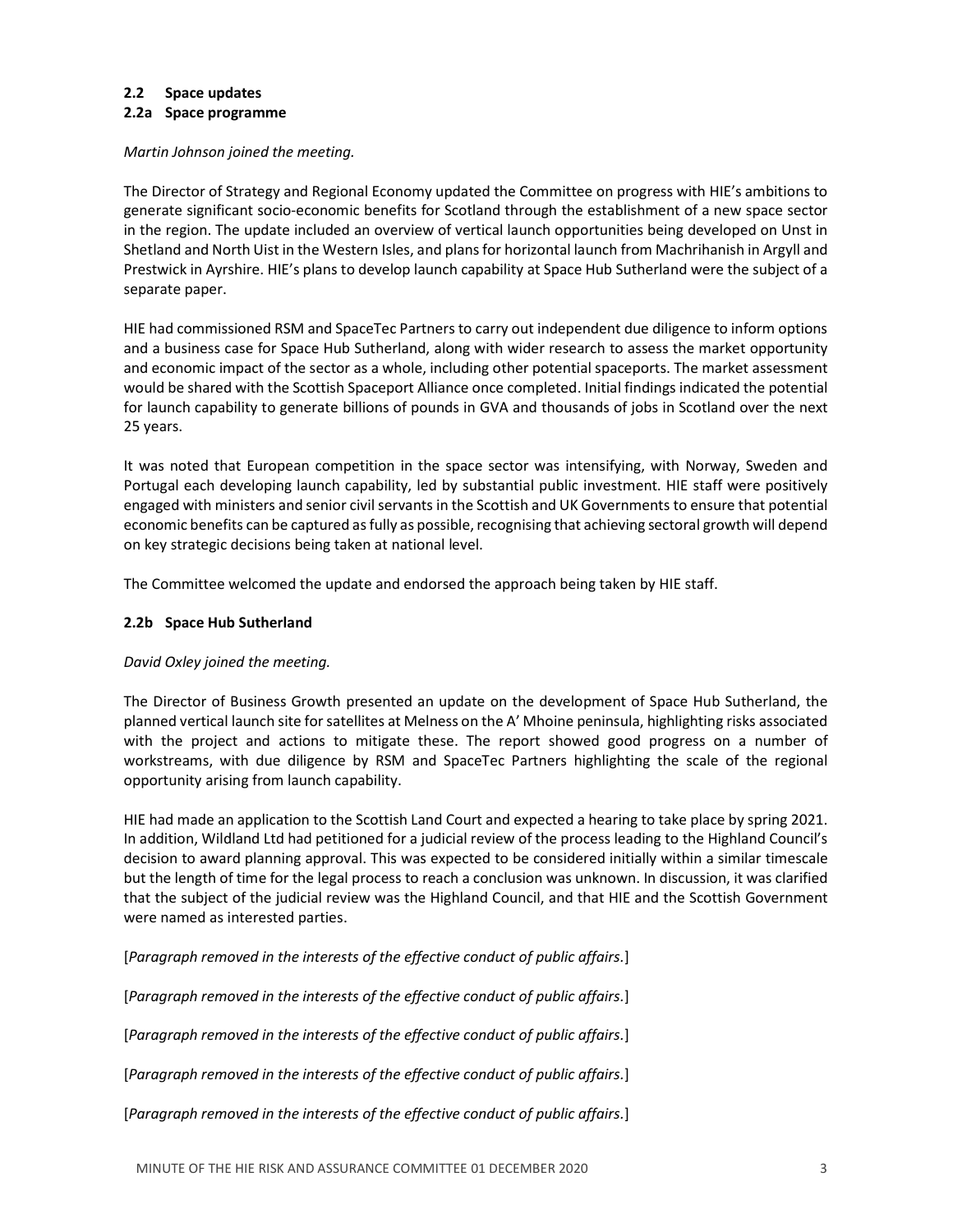In response to a question from the Chair, Audit Scotland highlighted the need for HIE to ensure a clear audit trail is maintained, providing a clear record of an organised pathway to decision making that demonstrates the Board is receiving full and accurate information, including business cases and risk assessments.

## Martin Johnson left the meeting.

## 2.3 [Section removed in the interests of the effective conduct of public affairs.]

### 2.4 Nigg Court case update

The Director of BIIA provided an update on the current court case concerning a project supported by HIE at Nigg. [Sentence removed in the interests of the effective conduct of public affairs.]

The Committee welcomed this update and expressed their appreciation to HIE staff and legal advisers who had presented a strong case. [Sentence removed in the interests of the effective conduct of public affairs.]

## 2.5 Business transformation programme update

#### Janie Sheridan joined the meeting

Technical problems meant that Calum Ross was unable to be present from 1030 to 1050.

The Head of Business Transformation described progress in delivering HIE's business transformation programme, which aimed to improve delivery of support services for customers and staff, enabled by the effective use of digital systems.

It was noted that HIE's programme had been the subject of positive outcomes from assurance reviews and benchmarking exercises highlighting the strength of the organisation's vision and approach. HIE was continuing to play an active role in the national business support partnership and enabling projects including the Findbusinesssupport online service, and had led on development of the partner data strategy.

A key area of focus was developing a Microsoft 'power platform', MyHIE. Phase 1 was focused on delivering significant new functionality driven by business and customer needs while also enabling decommissioning of a legacy environment. A client portal had been successfully set up, but the pace of progress had been affected by challenges outwith the control of the programme. These included a Microsoft deployment issue that had affected delivery timescales, and the need to avoid overburdening busy staff with change management, particularly when the organisation was deeply engaged in responding urgently to the unprecedented challenges presented by the COVID-19 pandemic. An options appraisal was therefore under development to consider routes forward and would be presented to HIE's Leadership Team in December.

In discussion, it was noted that the programme's relatively high risk rating reflected a range of factors, including the Microsoft deployment issue and a need to increase capacity in the team, both of which were addressed in the options appraisal that Leadership Team would consider. The Director of BIIA stressed the benefits that the programme was seeking to deliver for HIE and its customers, with digital technology being used to deliver business improvements that had the potential to unlock capacity within the organisation in future and support greater collaboration between HIE and partner organisations.

### Calum Ross rejoined the meeting.

The Committee also underlined the need for HIE to be fully prepared for cultural changes that stem from business improvement. The Head of Business Transformation provided assurance that this aspect was recognised and described a range of actions to address it, including customer forums, internal communications and webinars.

The Chair thanked the team for the progress achieved to date and asked for a further update at the next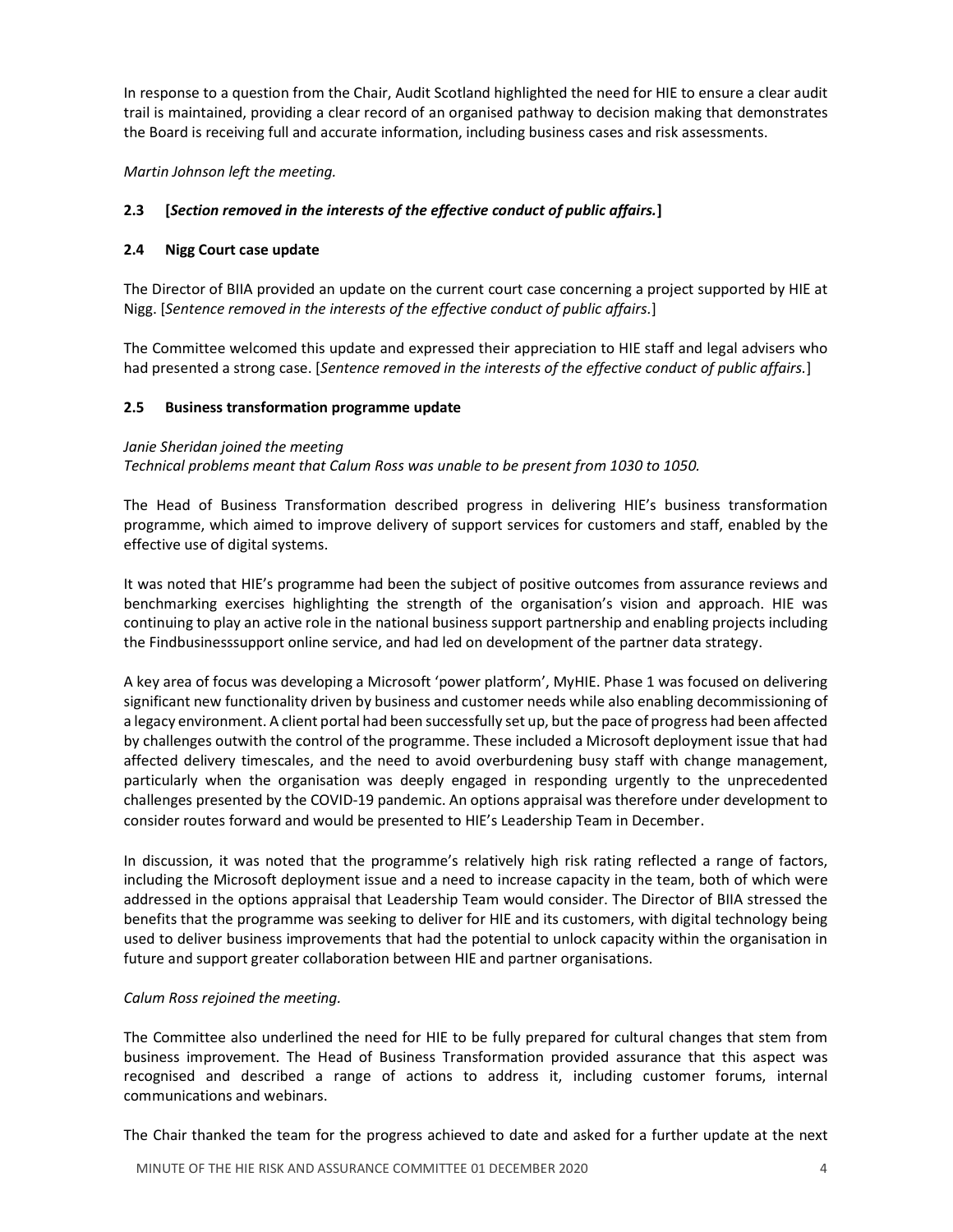Committee meeting.

## 2.6 Brexit implications

### 2.6a Brexit general update

## Martin Johnson and Marie Mackintosh joined the meeting.

The Director of Strategy and Regional Economy updated the Committee on matters related to the UK's exit from the European Union. With the current transition period due to end on 31 December2020, the outcome of negotiations for a trade deal remained uncertain and HIE was continuing to engage in a collaborative approach within the region and across Scotland to ameliorate potential impacts.

Feedback from HIE's business panel was continuing to provide valuable insights, and the organisation was focused on a set of actions including collaborating on the evolution of online platforms for advice and support and raising awareness of issues and available assistance through marketing and communications activity.

## 2.6b State aid update

The State Aid Manager presented information on the forthcoming UK Internal Market Bill and future subsidy regime/s once the country ceases to be bound by EU State Aid laws on 21 December 2020. This highlighted areas of current concern and actions being taken by HIE to mitigate Brexit risks. Activities were focused on managing project approvals and grant awards; understanding the legal basis for aid awards from January 2021; preparedness to interpret and implement forthcoming UK Government guidance, and working with Scottish stakeholders to influence a fair Assisted Areas map as part of a new UK subsidy regime.

The Committee thanked the State Aid Manager, and endorsed the approach being taken. Members underlined the importance of HIE using its influence to ensure the needs of the Highlands and Islands are put forward strongly and recognised in all relevant discussions, including the future Assisted Areas map.

### Martin Johnson and Marie Mackintosh left the meeting.

### 2.6c Data protection

The Director of Finance and Corporate Services updated the Committee on actions being taken to mitigate the risk of an adverse impact on data flows arising from Brexit. A key potential issue will be a lack of a legal basis for transferring data from the EU to the UK (though this will not be an issue in the opposite direction) until the EU is satisfied that the UK is an 'adequate' state for data protection.

The Chair raised a question on potential impacts on MyHIE, a key element of HIE's business transformation programme that had been discussed under item 2.5. It was noted that the platform supporting MyHIE would be hosted in the EU, and this would be recognised in HIE's risk register.

## 2.7 Hotel support programme

The Director of BIIA summarised HIE's approach to due diligence for the Hotel Support Programme. This programme had been introduced by the Scottish Government as an urgent response to the threats facing the sector as a result of COVID-19 and was being administered by HIE in the Highlands and Islands. Meeting programme objectives had required a change to HIE's normal due diligence processes by accepting a higher level of risk in order to expedite support for the sector in exceptional economic circumstances.

The Committee welcomed steps that HIE was taking to administer the programme effectively and as speedily as possible. However, concern was expressed at the pace with which the programme was being implemented across Scotland, with no payments having yet been made. The Committee asked whether HIE processes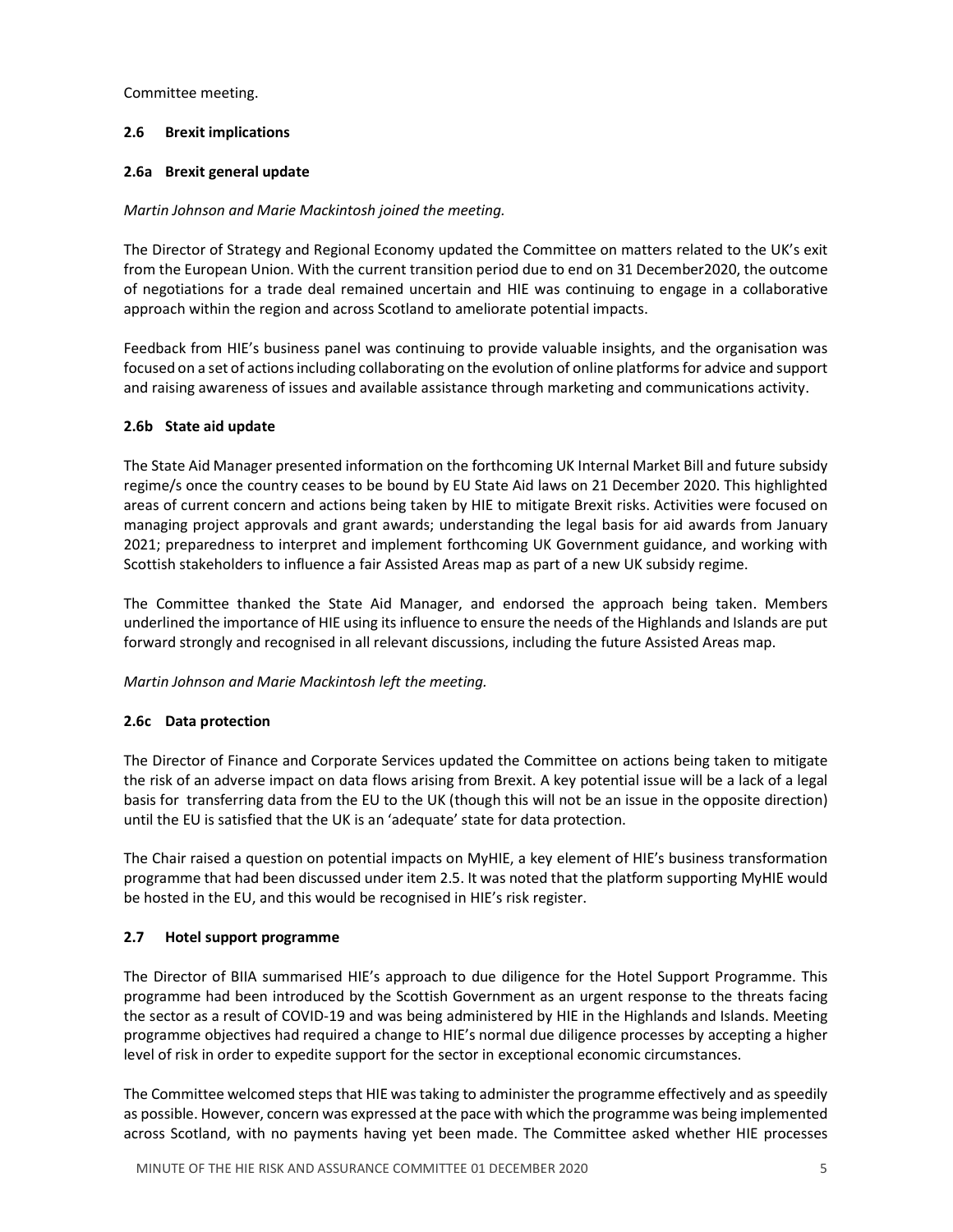might be presenting an obstacle to some applicants, but were assured it was the intent to keep processes as proportionate as possible in line with the national agreed approach.

The Deputy Chief Executive acknowledged that support was required urgently and assured the Committee that HIE was doing all it could to respond to the sector's needs while employing adequate diligence. More than half of the eligible applications submitted to HIE had now been approved while the remainder would be concluded once final details had been received from applicants.

## 3 PLANNED ACTIVITY GNÌOMHACHDAN PLANAICHTE

- 3.1 Information systems
- 3.1a Cyber maturity consolidated report
- 3.1b Action plan from cyber security work

Items 3.1a and 3.1b were taken together.

The Chief Information Officer, EIS, presented a consolidated cyber maturity review carried out across partners organisations by Scott Moncrieff during summer 2020. This followed a HIE-specific review, the findings of which had been presented to the Committee in September 2020, and highlighted issues that were common among the EIS partners.

[Paragraph removed in the interests of the effective conduct of public affairs.]

In discussion, the Committee indicated a need for future updates on information technology and security to be drafted and delivered very clearly and succinctly to ensure key points were capable of being fully understood by a non-technical audience. It was agreed that the Director would discuss this with EIS and the presentation of information on technical subjects would be reviewed.

## 3.2 Corporate risk register at November 2020

The Committee noted the contents of the latest HIE Corporate Risk Register, highlighting current areas of key risk that were being managed by the organisation. Members welcomed the revised approach being taken to indicate risks clearly, including presentation of new risks that had been added to the register and the use of trending arrows.

[Paragraph removed in the interests of the effective conduct of public affairs.]

The Chair welcomed the new approach being taken to presenting corporate risks and expressed their appreciation to the Business Improvement Manager.

## 3.3 Assurance plan progress report

The Committee welcomed a report showing progress in delivering HIE's 2020-21 Assurance Plan from 1 April to 31 October 2020. The report was presented clearly and the use of key performance indicators was recognised as a valuable tool. In response to a question, the Director of BIIA confirmed that a lessons learned exercise was being carried out in relation to preparing the annual accounts, which had been affected this year by COVID restrictions, and that work was under way with Audit Scotland and internal teams.

The Chair asked whether the Finance team was now adequately resourced, both in terms of overall headcount and accounting expertise. The Director of Finance and Corporate Services agreed that additional resource which had been provided this year had been beneficial, but noted that COVID had presented additional challenges that could not have been foreseen.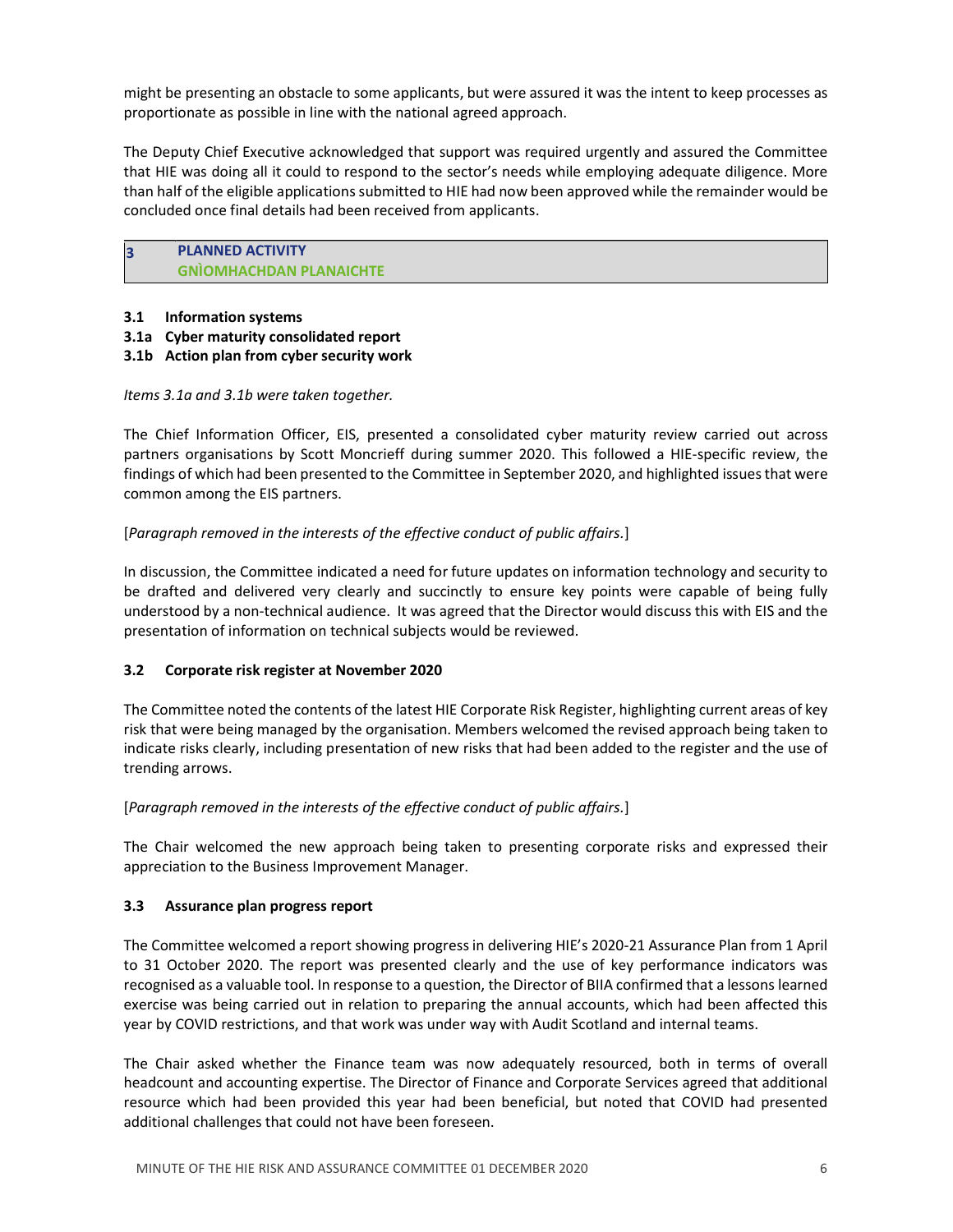### 3.4 Public Service Reform Act report

### Emma Stevenson joined the meeting.

The Committee welcomed the 2019-20 statement of expenditure in certain categories that HIE, along with other public bodies, is required to publish under the terms of the Public Services Reform (Scotland) Act 2010. The Chair requested assurance that the terms of what HIE was required to disclose remained unchanged from the previous statement. Subject to that being confirmed by staff, the 2019-20 statement will be made available online on the HIE website.

Emma Stevenson left the meeting.

## 3.5 Customer service update

The report noted the contents of the latest HIE customer services report, covering the period 1 April to 30 September 2020.

## 3.6 National Fraud Initiative 2020-21 approach and action to date

The Committee noted a report on HIE's participation in the biennial National Fraud Initiative, coordinated by Audit Scotland. The report highlighted actions that HIE had taken to implement recommendations made by Audit Scotland in the 2018-19 initiative, which was included as item 4.2 in the meeting papers. It also included a self-appraisal checklist outlining how HIE had planned for and was participating in the current exercise.

## 3.7 Any other business

There was no other business.

## 3.7a RAC effectiveness session feedback

The findings of a self-assessment review and development session in which the Committee had participated in October 2020 were noted. The review was designed to identify areas with scope for improvement, in line with good practice that was specified in the Scottish Government Audit and Assurance Committee Handbook.

Members welcomed improvements to Committee papers which, as an outcome of the session, were now being presented with a helpful summary attached. It was requested that this format should become standard for all Board papers and that HIE consider adding an indication of significant issues that might be raised by each paper. The Director of BIIA agreed, and acknowledged the input of Audit Scotland in this exercise.

### 3.7b RAC training and development requirements

The Director of BIIA confirmed that future sessions were currently being planned for 2021 and would focus on issues including fraud, project appraisal and business transformation.

# **ITEMS FOR INFORMATION** CUSPAIREAN AIRSON FIOSRACHADH

## 4.1 Audit Scotland Report – National Fraud Initiative 2018-19

The contents of this report were noted in conjunction with item 3.6.

## 4.2 Date of next meeting